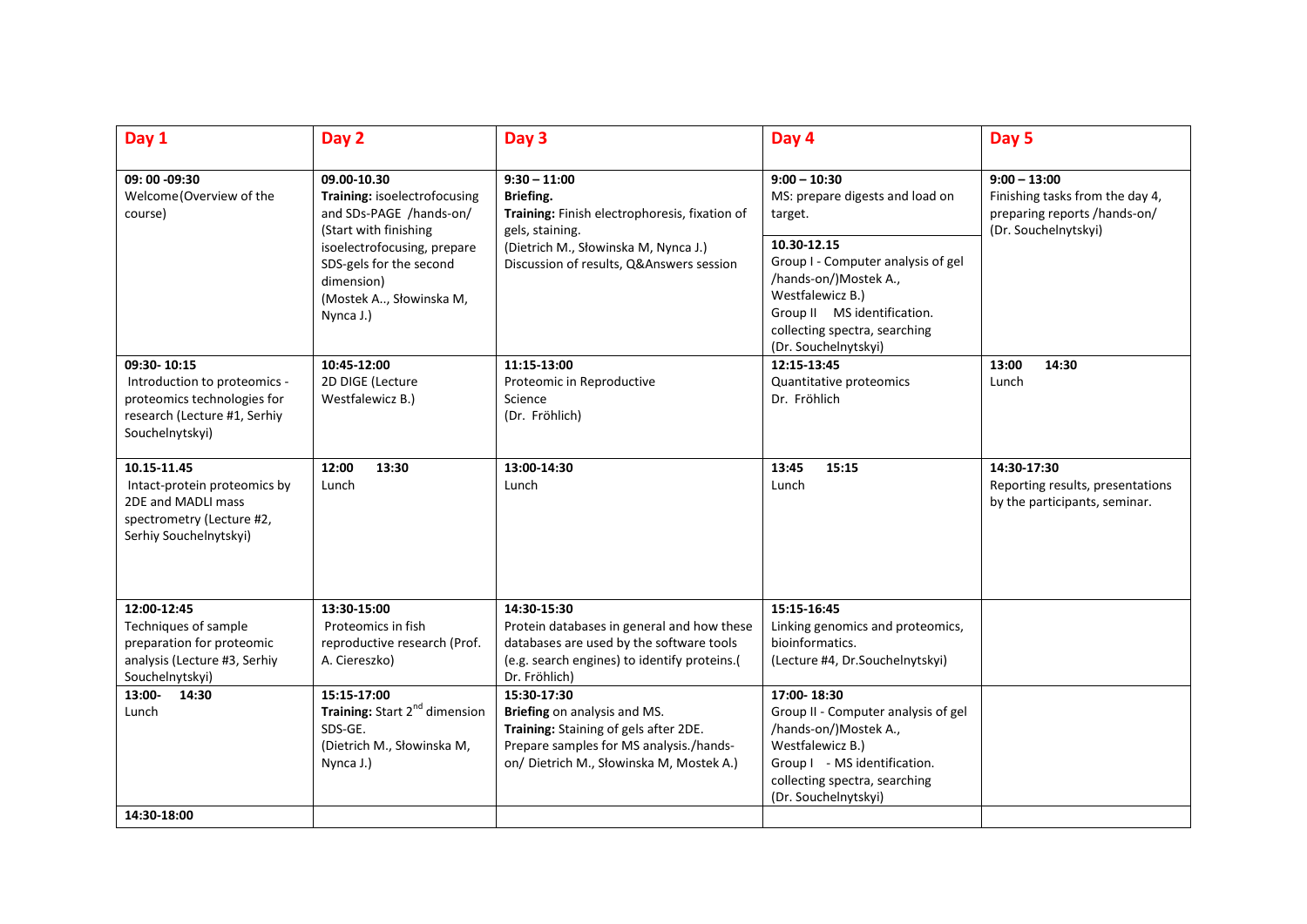| <b>Training: Protein preparation</b> |  |  |
|--------------------------------------|--|--|
| (hands-on) (Review of the            |  |  |
| protocol and SOPs, practical         |  |  |
| works. Prepare samples and           |  |  |
| start isoelectrofocusing)            |  |  |
| (Dietrich M., Słowinska M,           |  |  |
| Nynca J.)                            |  |  |

Program

This course provides an introduction to the field of proteomics and emphasizes hands-on experience with the 2DE and MALDI-TOF mass spectrometry, i.e. protein separation, selection of proteins for identification, identification ba MALDI TOF mass spectrometry and systemic analysis of identified proteins.

Training samples will be provided, but participants are also encouraged to prepare their own samples for the training. For details, please contact Prof. Souchelnytskyi in advance.

## **Trainees**

Serhiy Souchelnytskyi Professor, PhD Head of Research College of Medicine Qatar University Doha, Qatar

Cancer Proteomics and Systems Biology for Personalized Medicine Email: [serhiy@qu.edu.qa](mailto:serhiy@qu.edu.qa) Web: qu.edu.qa Private web: [www.serhiysouchelnytskyi.expert](http://www.serhiysouchelnytskyi.expert/)